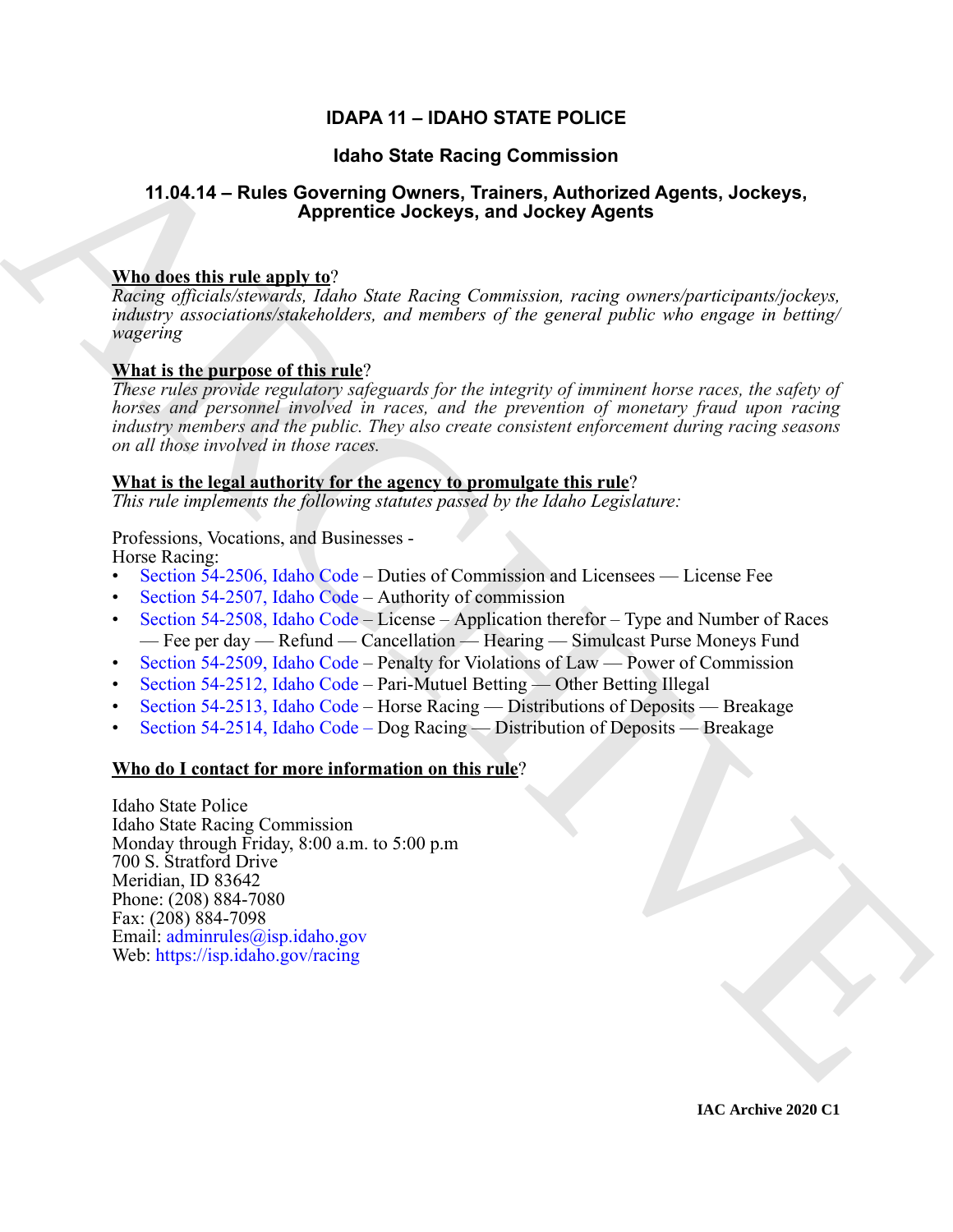# **Table of Contents**

# 11.04.14 - Rules Governing Owners, Trainers, Authorized Agents, **Jockeys, Apprentice Jockeys, and Jockey Agents**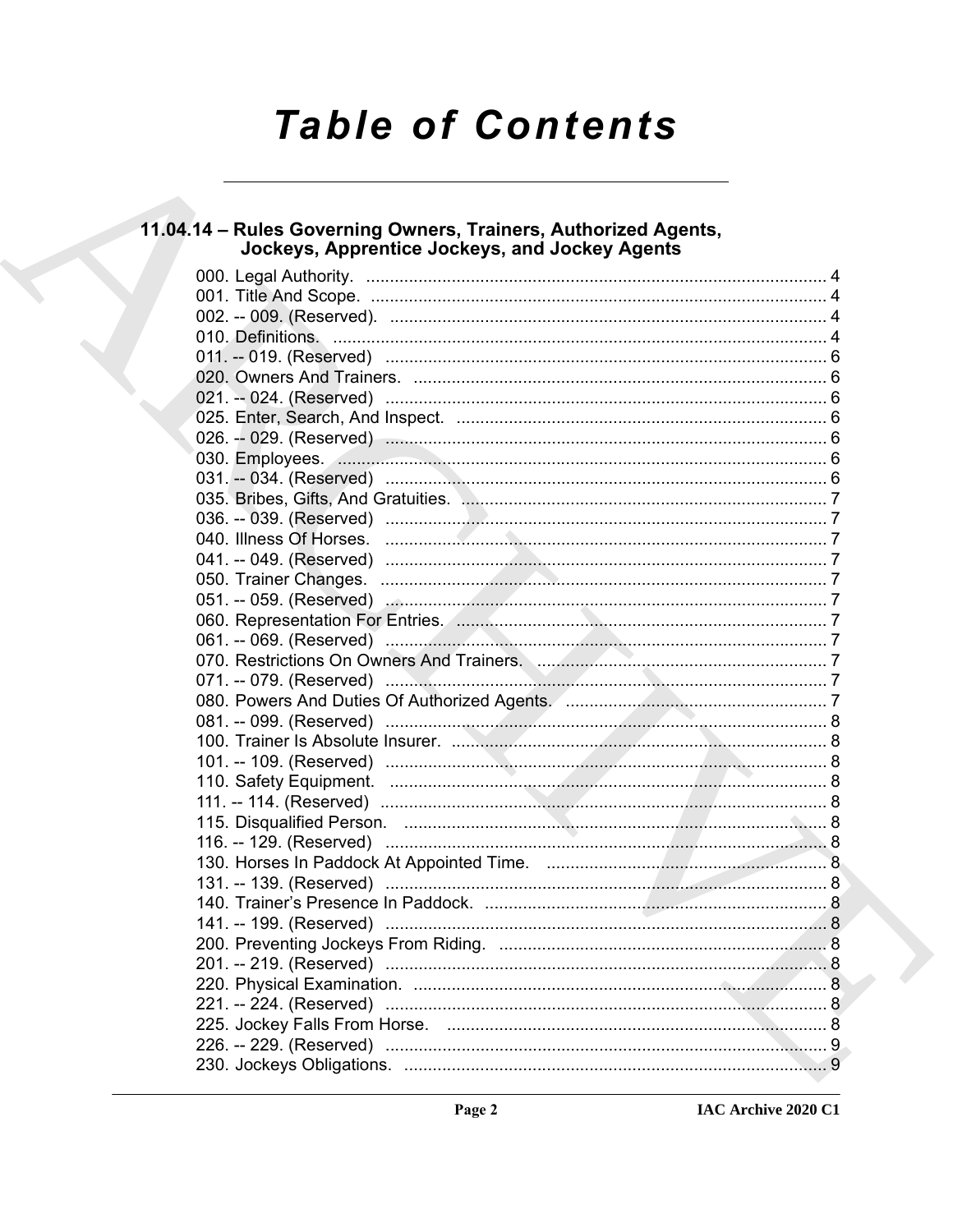# Table of Contents (cont'd)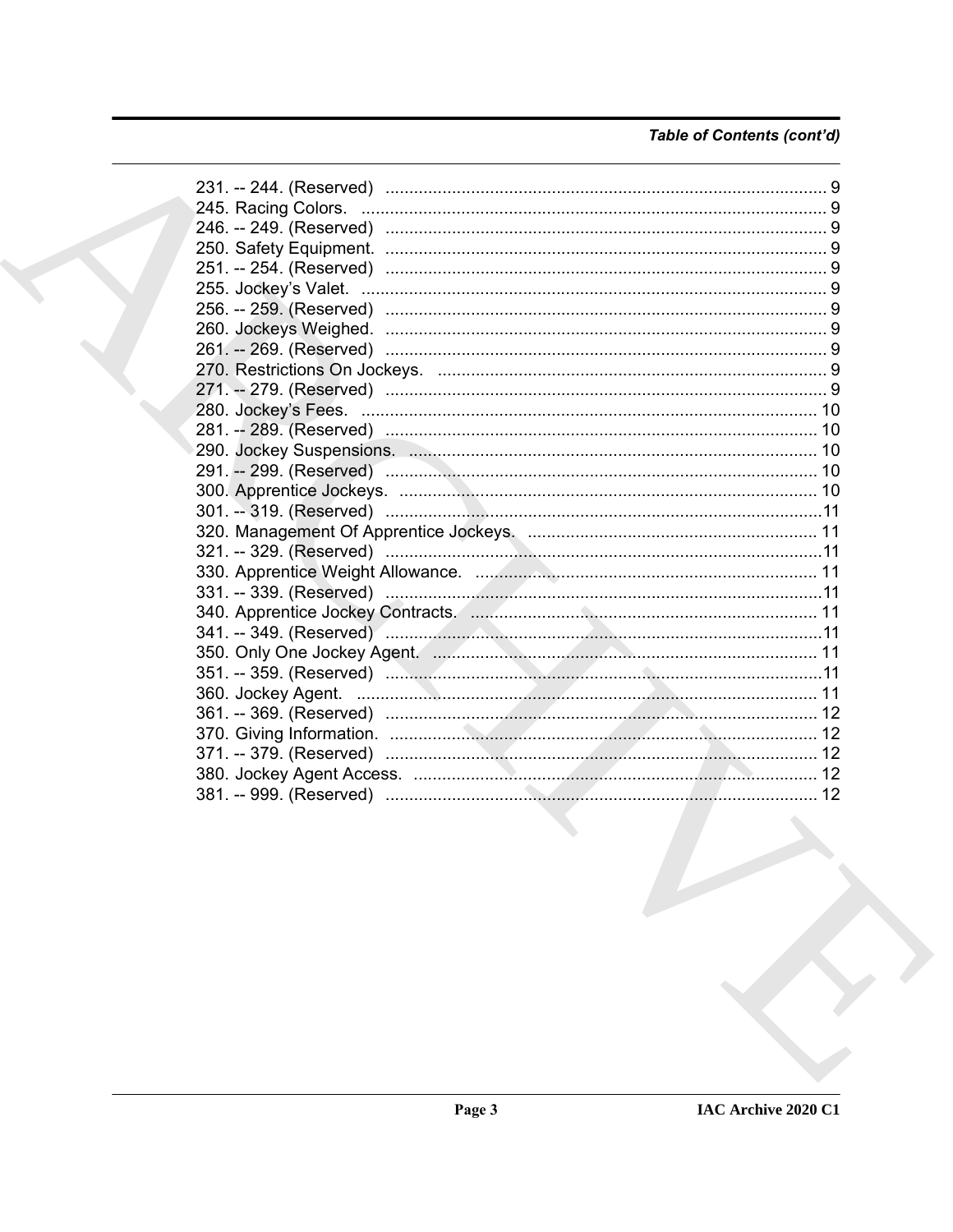#### **11.04.14 – RULES GOVERNING OWNERS, TRAINERS, AUTHORIZED AGENTS, JOCKEYS, APPRENTICE JOCKEYS, AND JOCKEY AGENTS**

#### <span id="page-3-22"></span><span id="page-3-1"></span><span id="page-3-0"></span>**000. LEGAL AUTHORITY.**

This chapter is adopted pursuant to the legal authority of Title 54, Chapter 25, of the Idaho Code. (3-29-10)

#### <span id="page-3-23"></span><span id="page-3-2"></span>**001. TITLE AND SCOPE.**

**01.** Title. These rules are cited as IDAPA 11.04.14, "Rules Governing Owners, Trainers, Authorized Jockeys, Apprentice Jockeys, and Jockey Agents". (3-29-10) Agents, Jockeys, Apprentice Jockeys, and Jockey Agents".

**02.** Scope. These rules govern the conduct of Owners, Trainers, Authorized Agents, Jockeys, ce Jockeys, and Jockey Agents in Idaho. (3-29-10) Apprentice Jockeys, and Jockey Agents in Idaho.

<span id="page-3-3"></span>**002. -- 009. (RESERVED).**

#### <span id="page-3-5"></span><span id="page-3-4"></span>**010. DEFINITIONS.**

In addition to the definitions in Title 54, Chapter 25, Idaho Code, the following apply: (3-20-20)

<span id="page-3-6"></span>**01. Apprentice Jockey**. A Jockey who has ridden less than one (1) year and less than forty-five (45) thoroughbred winners since first having been licensed in any racing jurisdiction and who otherwise meets the requirements and qualifications for a license as a Jockey. (3-29-10) requirements and qualifications for a license as a Jockey.

<span id="page-3-7"></span>**02. Authorized Agent**. A person appointed by a written instrument signed and acknowledged before a notary public by the Owner and filed in accordance with these rules. (3-29-10)

**03.** Bleeder. Any horse known to have bled from its nostrils during a workout or race, and so ed by the Commission Veterinarian. (3-29-10) designated by the Commission Veterinarian.

<span id="page-3-9"></span><span id="page-3-8"></span>**04. Bribe**. Anything of value not limited to money. (3-29-10)

<span id="page-3-11"></span><span id="page-3-10"></span>**05. Chemical**. A substance composed of chemical elements or obtained by chemical processes.

(3-29-10)

**06. Declaration**. The act of withdrawing an entered horse from a race before the closing of overnight entries.  $(3-29-10)$ 

<span id="page-3-13"></span><span id="page-3-12"></span>**07. Disqualified Person**. A person whose license is suspended. (3-29-10)

601. THE A MONTIONERY and the legal surharing of Title So, Chapter 25, of for Edsho Code. (13-26-16)<br>
(ii). THE ARCHIVES SONG are closed as DANA 11.8-11.4. Takes Governing Owner, Traines, Anglessing<br>
(iii). This are close **08. Drug**. Any chemical compound or any noninfectious biological substance not used for its mechanical properties, which may be administered to or used on or for patients, either human or animal, as an aid in diagnosis, treatment or prevention of disease or other abnormal condition, for the relief of pain or suffering, or to control or improve any physiological or pathological condition. (3-29-10) control or improve any physiological or pathological condition.

<span id="page-3-16"></span><span id="page-3-15"></span><span id="page-3-14"></span>

| -09. | <b>Engagement</b> . An agreement between a Jockey and an Owner or Trainer. | $(3-29-10)$ |
|------|----------------------------------------------------------------------------|-------------|
|      | <b>Entry.</b> A horse made eligible to run a race.                         | $(3-29-10)$ |

**11. Equipment**. As applied to a horse means whips, blinkers, tongue straps, muzzle, nosebands, bits, shadow rolls, martingales, breast plate, bandages, boots, hoods, flipping halters, goggles and plates. (3-29-10)

<span id="page-3-19"></span><span id="page-3-18"></span><span id="page-3-17"></span>

| <b>Gifts.</b> Anything of value not limited to money.      | $(3-29-10)$ |
|------------------------------------------------------------|-------------|
| <b>Gratuities.</b> Anything of value not limited to money. | $(3-29-10)$ |

**14. Grounds**. Any area owned or leased by any licensed Racing Association, which is operated for the purpose of conducting pari-mutuel wagering. (3-29-10)

**15. Horse**. Any filly, mare, colt, horse or gelding includes filly, mare, colt, horse and gelding in general; when referring to sex, a filly becomes a mare when five  $(5)$  years old; a horse is an intact male when five  $(5)$  years old or older.<br> $(3-29-10)$ years old or older.

<span id="page-3-21"></span><span id="page-3-20"></span>**16. Jockey**. A person licensed by the Racing Commission to ride in races. (3-29-10)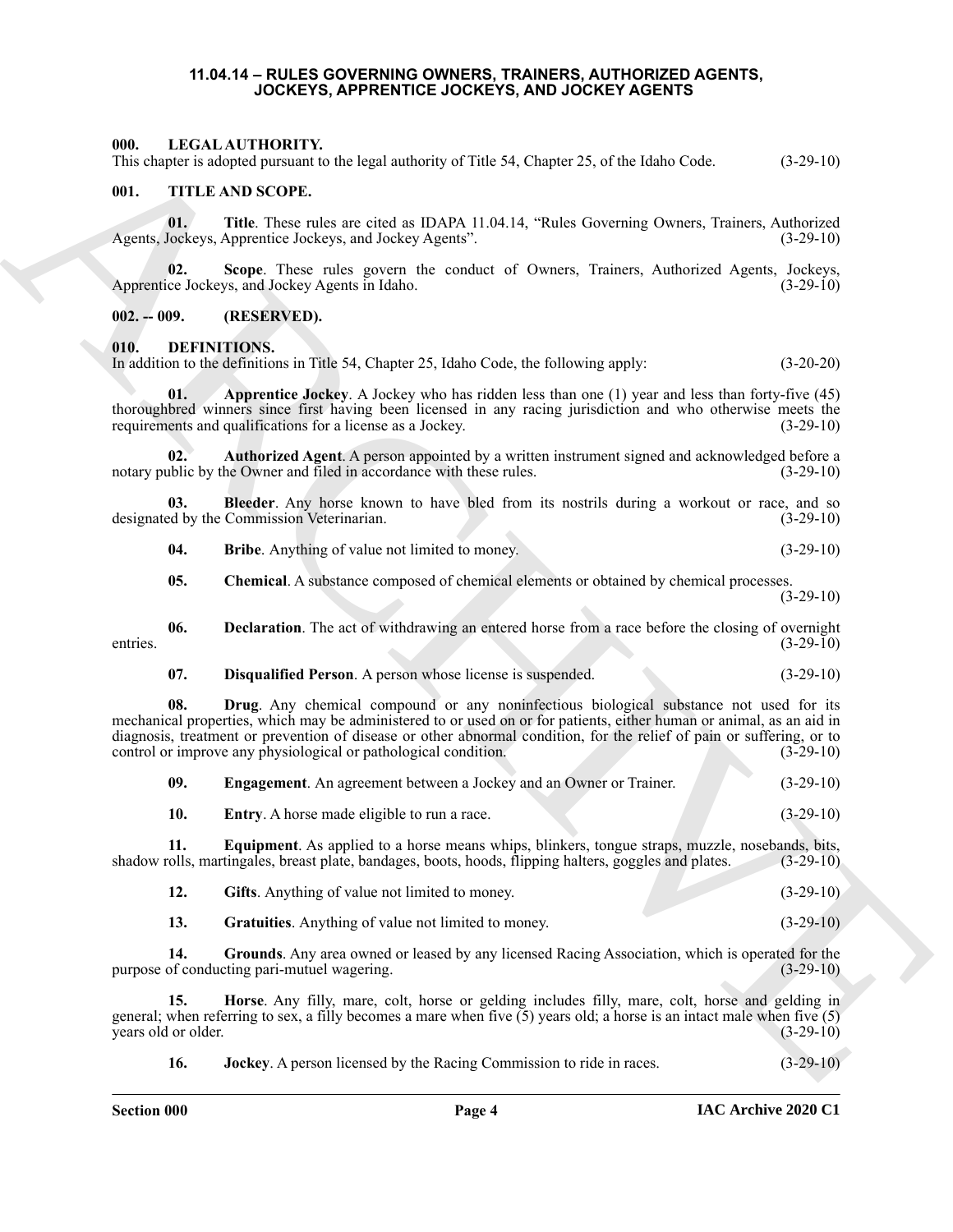<span id="page-4-8"></span><span id="page-4-7"></span><span id="page-4-6"></span><span id="page-4-5"></span><span id="page-4-4"></span><span id="page-4-3"></span><span id="page-4-2"></span><span id="page-4-1"></span><span id="page-4-0"></span>**Example Police Pickers Processor** is a theory **Approximation** And the set of the set of the set of the set of the set of the set of the set of the set of the set of the set of the set of the set of the set of the set of **17. 17. Jockey Agent**. A person who helps a Jockey obtain mounts in return for a portion of the Jockey's earnings. (3-29-10) earnings.  $(3-29-10)$ **18. Jockey's Fees**. The approved amount of money a Jockey receives for riding in a race. (3-29-10) **19. Month**. A calendar month. (3-29-10) **20.** Nerved. A surgical procedure in which the nerve supply to the navicular area is removed. The toe under of the foot have feeling. (3-29-10) and remainder of the foot have feeling. **21. Nomination**. Submitting the name of a horse to run in a certain race or series of races accompanied syment of any prescribed fee.  $(3-29-10)$ by the payment of any prescribed fee. **22. Nominator**. A person in whose name a horse is entered for a race.  $(3-29-10)$ **23. Overnight Race**. A race for money or any other prize to which the Owners of the horses do not contribute. (3-29-10) **24. Owner**. Includes the owner, part owner and lessee of any horse. An interest only in the earnings of a horse does not constitute ownership. In case of husband and wife, it is presumed that joint ownership exists. (3-29-10) **25. Paddock**. An enclosure in which horses scheduled to compete in a contest are saddled prior to  $r^2$  racing.  $(3-29-10)$ **26. Person**. Any individual, association, partnership, firm, joint stock company, joint venture, trust, estate, political subdivision, public or private corporation, or any legal entity, which is recognized by law as the subject of rights and duties. (3-29-10) **27. Place**. Means first, second or third and in that order is called "Win," "Place," and "Show." (3-29-10) **28. Race**. A contest between horses for purse, stake or reward on any licensed race track and in the presence of a Judge or Judges. (3-29-10) **29.** Race Meet. The entire consecutive period for which a license to race has been granted to any one g association by the Racing Commission. (3-29-10)  $(1)$  racing association by the Racing Commission. **30.** Racing Association. Any person licensed by the Racing Commission to conduct live or simulcast uel wagering. (3-29-10) pari-mutuel wagering. **31. Racing Colors**. Racing silks, the jacket and cap worn by Jockeys. Silks can be generic and provided by the track or specific to one (1) Owner. (3-29-10) **32. Recognized Race Meet**. Any race meet wherever held, which is under the jurisdiction of the Racing Commission. The Racing Commission will recognize all race meets conducted under the jurisdiction of members of the Association of Racing Commissioner International, or associate members or state and other recognized authority. (3-29-10) **33. Ringer**. Any horse which runs under the name and identity of another or under a fictitious name.  $(3-29-10)$ 

<span id="page-4-17"></span><span id="page-4-16"></span><span id="page-4-15"></span><span id="page-4-14"></span><span id="page-4-13"></span><span id="page-4-12"></span><span id="page-4-11"></span><span id="page-4-10"></span><span id="page-4-9"></span>**34. Safety Equipment**. Any safety equipment to be worn as specified by these rules. (3-20-20)

<span id="page-4-18"></span>**35. Scratch**. The act of withdrawing an entered horse from the race after closing of overnight entries. (3-29-10)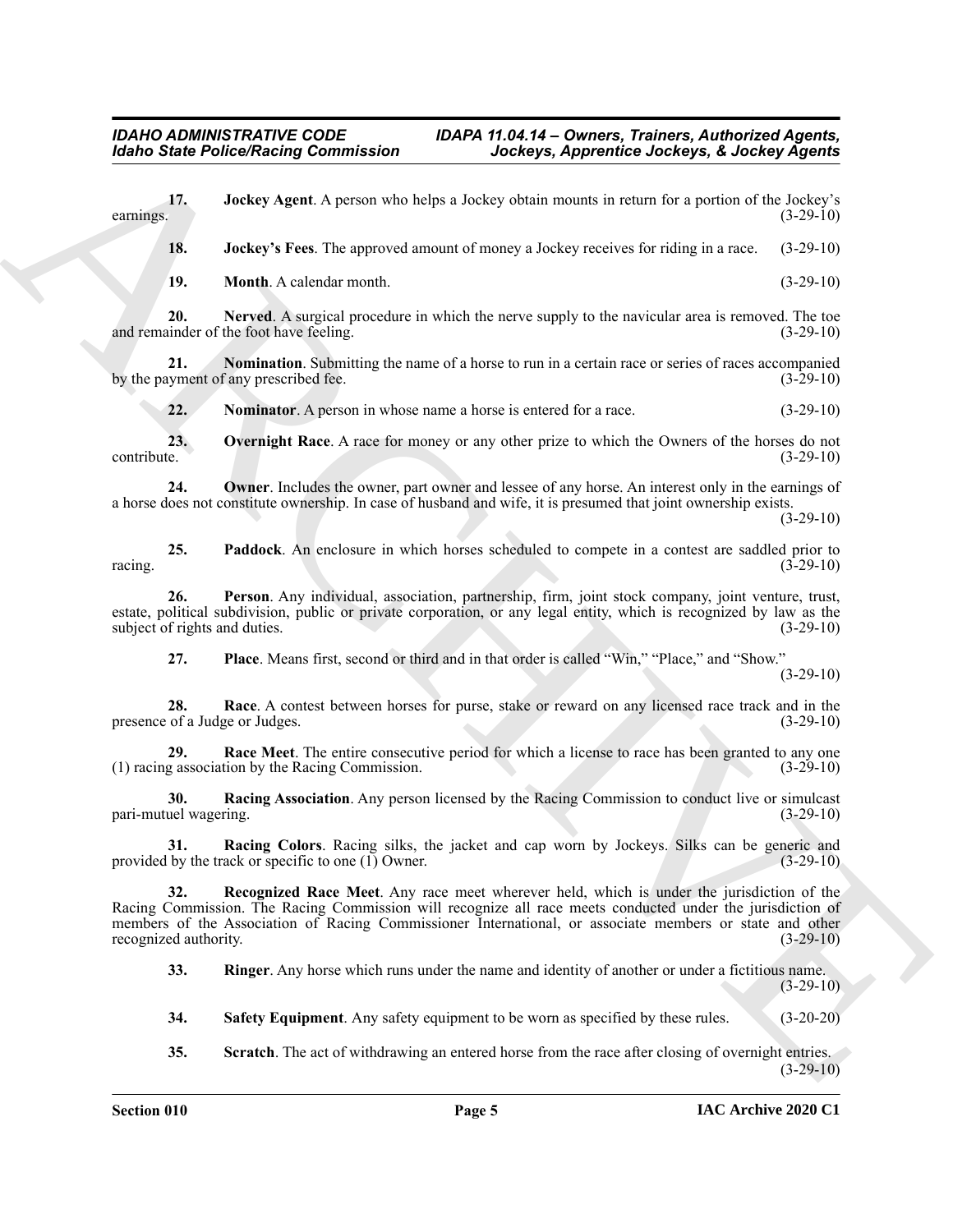**36. Scratch Time**. The time set by the Racing Association for the closing of applications for permission to withdraw from the races of that day. (3-29-10)

<span id="page-5-10"></span><span id="page-5-9"></span><span id="page-5-8"></span><span id="page-5-7"></span>

| 37. | <b>Sound.</b> A horse that is in competitive racing condition. | $(3-29-10)$ |
|-----|----------------------------------------------------------------|-------------|
|     |                                                                |             |

**38. Stake Race**. A race to which nominators of the engaged entries contribute to a purse; to which money, or any other award, may be added; but no overnight race, regardless of its conditions, may be deemed a stake  $r = (3-29-10)$ 

**39. Steward**. A horse racing official who presides over a race meet, has jurisdiction over all racing officials, rules on protests and claims of foul, and imposes fines and suspensions. (3-29-10)

<span id="page-5-11"></span>**40. Suspension**. Punishment for infraction of the rules. The offender is denied privileges of the racetrack for a specified period of time. (3-29-10)

<span id="page-5-12"></span>**41. Trainer**. The person who conditions and prepares a race horse for racing, with the absolute responsibility to ensure the physical condition and eligibility of the race horse. (3-29-10)

**42. Valet**. An employee who takes care of a Jockey's equipment, ensures that the correct silks are at the Jockey's locker, and the Jockey has the proper weight in the lead pad. (3-29-10)

<span id="page-5-14"></span><span id="page-5-13"></span>

| 43. | <b>Weight In.</b> Post-race weight of the Jockey and equipment. | $(3-29-10)$ |
|-----|-----------------------------------------------------------------|-------------|
|     |                                                                 |             |

<span id="page-5-16"></span><span id="page-5-15"></span>**44. Weight Out**. Pre-race weight of the Jockey and equipment. (3-29-10)

**45. Winner**. The horse whose nose reaches the finish line first or is place first through disqualification by stewards. (3-29-10)

<span id="page-5-20"></span><span id="page-5-17"></span>**46. Year**. A calendar year. (3-29-10)

<span id="page-5-0"></span>**011. -- 019. (RESERVED)**

#### <span id="page-5-1"></span>**020. OWNERS AND TRAINERS.**

All Owners and Trainers of horses and their stable employees are subject to the Laws of Idaho and the Rules promulgated by the Racing Commission upon occupancy of stabling accommodations on the grounds of a Racing Association or upon entering a horse to run in a race on a Racing Association track. (3-29-10)

#### <span id="page-5-2"></span>**021. -- 024. (RESERVED)**

#### <span id="page-5-19"></span><span id="page-5-3"></span>**025. ENTER, SEARCH, AND INSPECT.**

Models State Police/Neising Commutation<br>
30. State Police/Neising Commutation<br>
30. State Police/Neising Commutation<br>
20. State Police/Neising Commutation<br>
20. State Police/Neising Commutation<br>
20. State Police Are to be a Every Racing Association, the Racing Commission, the Stewards or trained and qualified Agents of the Idaho State Police, has the right to enter, search and inspect the buildings, stables, rooms and other places where horses which are eligible to race are kept, or where property and effects of the licensee are kept within the grounds of the Racing Association. Any licensee is deemed to have consented to such search and to the seizure of any non-approved or prohibited materials, chemicals, drugs or devices and anything apparently intended to be used in connection therewith.  $(3-29-10)$ 

#### <span id="page-5-4"></span>**026. -- 029. (RESERVED)**

#### <span id="page-5-18"></span><span id="page-5-5"></span>**030. EMPLOYEES.**

Any Owner or Trainer that employs any person in a capacity that needs to be licensed by the Racing Commission prior to the Racing Commission granting such a license will be subject to suspension or fine, or both, to be determined by the Board of Stewards. (3-20-20)

<span id="page-5-6"></span>**031. -- 034. (RESERVED)**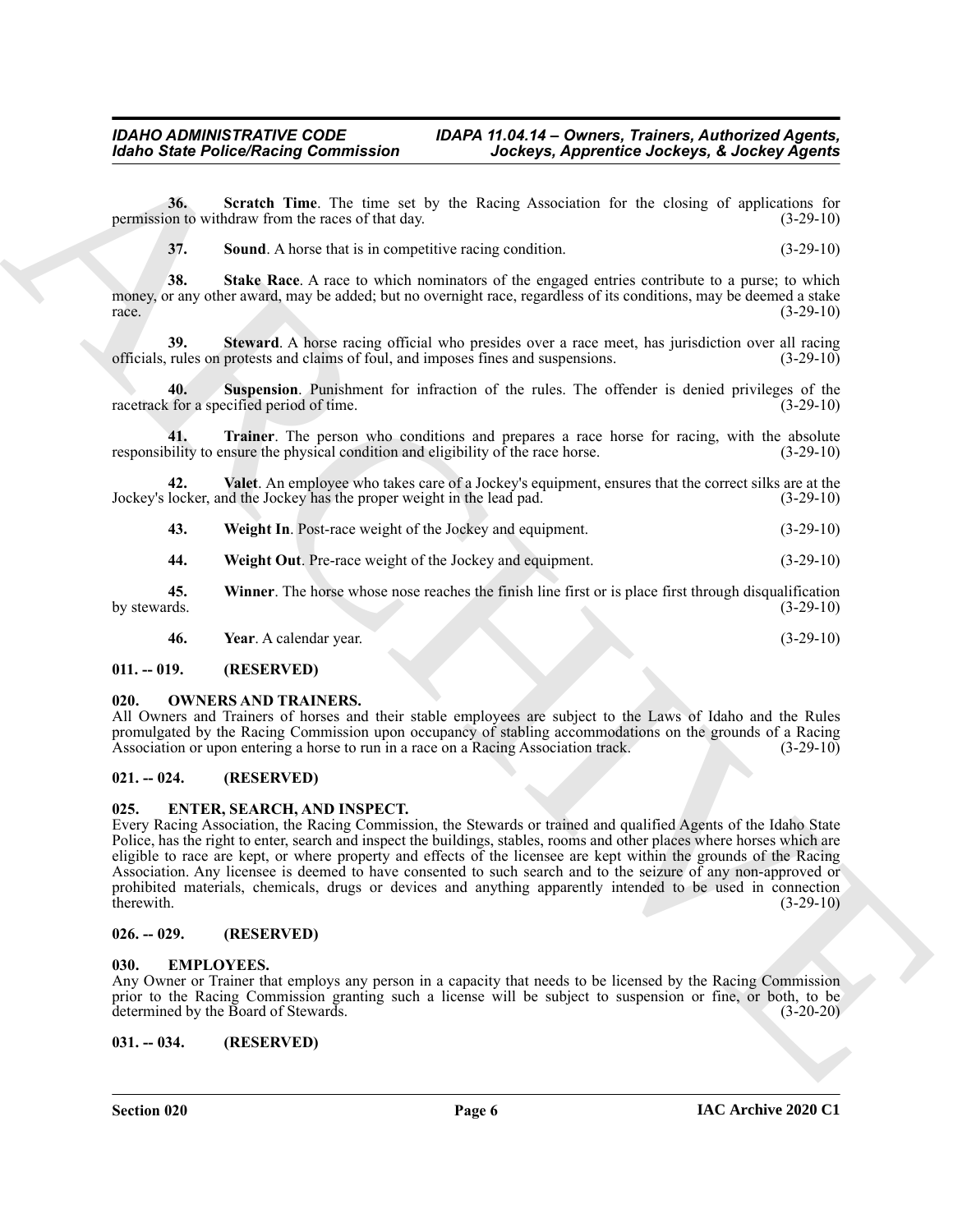#### <span id="page-6-11"></span><span id="page-6-0"></span>**035. BRIBES, GIFTS, AND GRATUITIES.**

No Owner or Trainer may accept or offer, directly or indirectly, any bribe, gift or gratuity in any form which might influence the result of any race or tend to do so. (3-29-10)

#### <span id="page-6-1"></span>**036. -- 039. (RESERVED)**

#### <span id="page-6-12"></span><span id="page-6-2"></span>**040. ILLNESS OF HORSES.**

The Owner or Trainer or their representative must immediately report any illness or an unusual condition of his horse to the Racing Secretary, Board of Stewards or Commission Veterinarian. (3-29-10)

#### <span id="page-6-3"></span>**041. -- 049. (RESERVED)**

#### <span id="page-6-4"></span>**050. TRAINER CHANGES.**

If an Owner changes trainers, the racing secretary and stewards must be notified within twenty-four (24) hours.

<span id="page-6-22"></span><span id="page-6-17"></span> $(3-29-10)$ 

## <span id="page-6-5"></span>**051. -- 059. (RESERVED)**

#### <span id="page-6-6"></span>**060. REPRESENTATION FOR ENTRIES.**

A Trainer licensed in Idaho may represent the Owner in the matter of entries, declarations and the employment of Jockeys. (3-29-10)

#### <span id="page-6-7"></span>**061. -- 069. (RESERVED)**

#### <span id="page-6-18"></span><span id="page-6-8"></span>**070. RESTRICTIONS ON OWNERS AND TRAINERS.**

No Owner or Trainer may enter or start a horse that: (3-29-10)

<span id="page-6-21"></span>

| 01. | Is Not Sound. Is not in sound competitive racing condition. | $(3-29-10)$ |
|-----|-------------------------------------------------------------|-------------|
|-----|-------------------------------------------------------------|-------------|

<span id="page-6-19"></span>**02. Has Been Nerved**. (3-29-10)

**a.** Horses that have had posterior digital neurectomy (heel nerved) may be permitted to race subject to the pre-race veterinary examination and subject to posting with the racing secretary and being recorded on its foal certificate. (3-29-10) certificate. (3-29-10)

**b.** Horses that have been nerved, blocked with alcohol or any other medical drug that desensitizes the nerves, other than posterior digital nerves, will not be permitted to race. (3-29-10)

<span id="page-6-20"></span><span id="page-6-13"></span>**03.** Impaired Vision. Has impaired vision in both eyes. (3-29-10)

#### <span id="page-6-9"></span>**071. -- 079. (RESERVED)**

#### <span id="page-6-10"></span>**080. POWERS AND DUTIES OF AUTHORIZED AGENTS.**

Groß Sinfer Prince Charles Content (and the state of the state of the state of the state of the state of the state of the state of the state of the state of the state of the state of the state of the state of the state of A licensed Authorized Agent may perform on behalf of a licensed owner-principal all acts as relate to racing, as specified in the Racing Commission approved agency appointment, that could be performed by the principal if such principal were present. The acts of the Authorized Agent are deemed the acts of his licensed principal and the principal accepts responsibility for the Authorized Agent's acts. (3-29-10)

<span id="page-6-14"></span>**01. Documents**. In executing any document on behalf of the principal, the Authorized agent must lentify the Authorized Agent and the owner-principal. (3-29-10) clearly identify the Authorized Agent and the owner-principal.

<span id="page-6-16"></span>**Ownership Disclosure**. Authorized Agents are responsible for disclosure of the true and entire ownership of each horse for which they have authority. Any change in ownership must be reported immediately to, and approved by, the stewards and recorded by the racing secretary. (3-29-10)

<span id="page-6-15"></span>**03. Entering a Claim**. When an Authorized Agent enters a claim for the account of a principal, the name of the licensed Owner for whom the claim is being made and the name of the Authorized Agent must appear on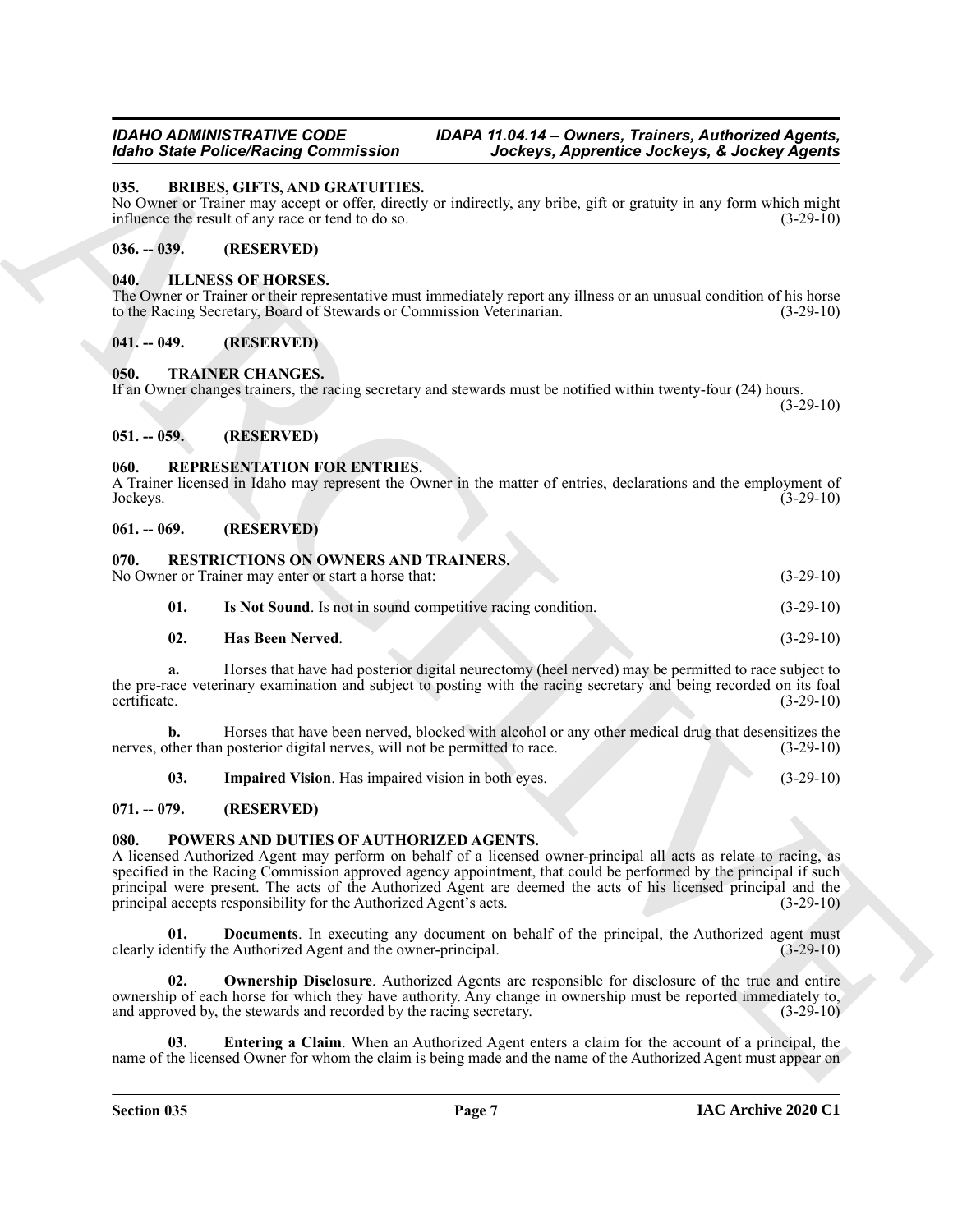the claim slip or card.  $(3-29-10)$ 

## <span id="page-7-0"></span>**081. -- 099. (RESERVED)**

# <span id="page-7-22"></span><span id="page-7-1"></span>**100. TRAINER IS ABSOLUTE INSURER.**

<span id="page-7-23"></span>The Trainer is the absolute insurer of, and responsible for, the condition of the horses entered in a race regardless of the acts of third parties. the acts of third parties.

**Example Police Neight Commission** (according to the log-s of the condition of the log-s of the state of the state of the state of the state of the state of the state of the state of the state of the state of the state o **01. Chemical Tests**. Should the analysis of blood or urine samples or tests of other materials prove positive, showing the presence of any chemical or drug of any kind or description, except as permitted in IDAPA 11.04.11, "Rules Governing Equine Veterinary Practices, Permitted Medications, Banned Substances and Drug Testing of Horses," the Trainer of the horse will be fined or suspended, or both. (3-29-10)

<span id="page-7-24"></span>**02. Trainer Absent**. When a Trainer is absent from the stable or the grounds for a period of more than two (2) days and the Trainer's horses are to be entered, a substitute licensed Trainer must assume the complete responsibility of the horses entered or running. Such licensed Trainer must sign a form in the presence of the Stewards accepting complete responsibility for the horse or horses being entered or running. (3-29-10) Stewards accepting complete responsibility for the horse or horses being entered or running.

#### <span id="page-7-2"></span>**101. -- 109. (RESERVED)**

#### <span id="page-7-21"></span><span id="page-7-3"></span>**110. SAFETY EQUIPMENT.**

The Trainer is responsible to ensure that every Jockey and exercise person wears an approved helmet properly fastened when exercising horses. fastened when exercising horses.

#### <span id="page-7-4"></span>**111. -- 114. (RESERVED)**

#### <span id="page-7-16"></span><span id="page-7-5"></span>**115. DISQUALIFIED PERSON.**

No Trainer may have charge or supervision of any horse owned, in whole or part, by a disqualified person. (3-29-10)

#### <span id="page-7-6"></span>**116. -- 129. (RESERVED)**

#### <span id="page-7-17"></span><span id="page-7-7"></span>**130. HORSES IN PADDOCK AT APPOINTED TIME.**

All Trainers must have their horses in the paddock in accordance with IDAPA 11.04.10, "Rules Governing Live Horse Races," Subsection 050.02. (3-29-10) (3-29-10)

#### <span id="page-7-8"></span>**131. -- 139. (RESERVED)**

#### <span id="page-7-25"></span><span id="page-7-9"></span>**140. TRAINER'S PRESENCE IN PADDOCK.**

All Trainers must attend their horses in the paddock and be present to supervise saddling unless the permission of a steward has been obtained to send another licensed Trainer to substitute. (3-29-10) steward has been obtained to send another licensed Trainer to substitute.

#### <span id="page-7-10"></span>**141. -- 199. (RESERVED)**

#### <span id="page-7-20"></span><span id="page-7-11"></span>**200. PREVENTING JOCKEYS FROM RIDING.**

No Owner or Trainer may employ a Jockey for the purpose of preventing him from riding for another Trainer in any race.<br>(3-29-10) race.  $(3-29-10)$ 

#### <span id="page-7-12"></span>**201. -- 219. (RESERVED)**

#### <span id="page-7-19"></span><span id="page-7-13"></span>**220. PHYSICAL EXAMINATION.**

The Stewards may require any Jockey to be examined by a licensed medical professional at any time and may refuse to allow any Jockey to ride until such examination has been satisfactorily completed. (3-29-10)

#### <span id="page-7-14"></span>**221. -- 224. (RESERVED)**

#### <span id="page-7-18"></span><span id="page-7-15"></span>**225. JOCKEY FALLS FROM HORSE.**

In the event any Jockey falls or is thrown from a mount prior to, during or after a race, the Stewards may refuse to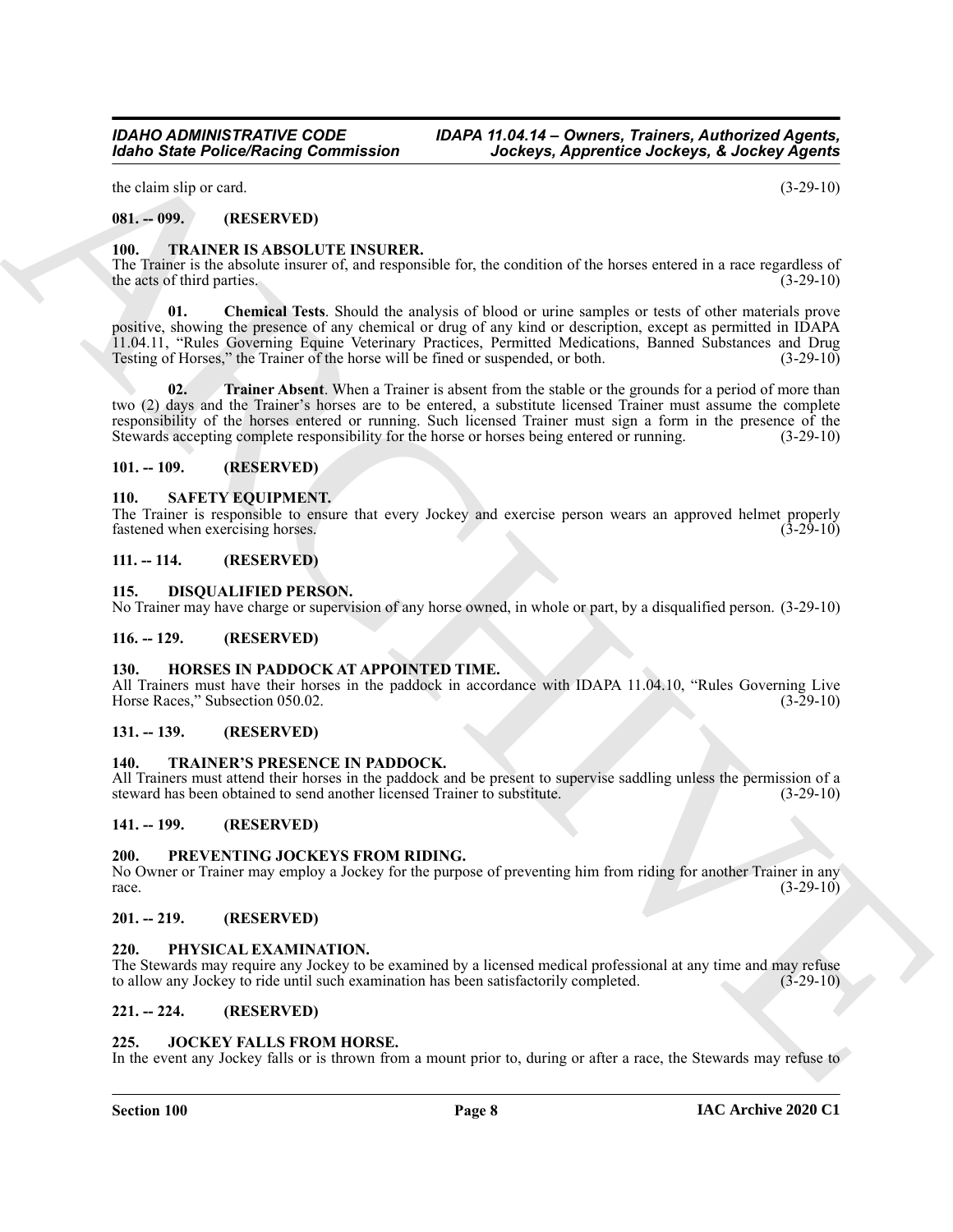allow that Jockey to ride until examined by a licensed medical professional and determined by such examiner to be physically fit to ride.

#### <span id="page-8-0"></span>**226. -- 229. (RESERVED)**

#### <span id="page-8-14"></span><span id="page-8-1"></span>**230. JOCKEYS OBLIGATIONS.**

All Jockeys must faithfully fulfill all engagements to ride except when excused by the stewards. An excuse may be given by a medical professional with the approval of the stewards. given by a medical professional with the approval of the stewards.

#### <span id="page-8-2"></span>**231. -- 244. (RESERVED)**

#### <span id="page-8-17"></span><span id="page-8-3"></span>**245. RACING COLORS.**

All Jockeys must wear the colors of the Owner or Owners of the horse being ridden, except by special permission of the Stewards or where approved standard colors are used. (3-29-10)

#### <span id="page-8-4"></span>**246. -- 249. (RESERVED)**

#### <span id="page-8-22"></span><span id="page-8-5"></span>**250. SAFETY EQUIPMENT.**

All Jockeys must wear the following safety equipment: (3-29-10)

<span id="page-8-24"></span><span id="page-8-23"></span>**01. Helmet**. When mounted, a fastened protective helmet approved by the Jockey Guild. (3-20-20)

Moto State Potence Maximum and the material and the state of the state of the state of the state of the state of the state of the state of the state of the state of the state of the state of the state of the state of the **02. Safety Vest**. A safety vest when riding in any official or exhibition race that weighs no more than two (2) pounds, and is designed to provide shock absorbing protection to the upper body of at least a rating of five (5), as defined by the British Equestrian Trade Racing Association. (3-20-20)

#### <span id="page-8-6"></span>**251. -- 254. (RESERVED)**

#### <span id="page-8-13"></span><span id="page-8-7"></span>**255. JOCKEY'S VALET.**

No Jockey may have a valet other than one (1) provided by the Racing Association. (3-29-10)

#### <span id="page-8-8"></span>**256. -- 259. (RESERVED)**

#### <span id="page-8-9"></span>**260. JOCKEYS WEIGHED.**

Every Jockey who is engaged in a race must report to the Jockey's Room on the day of the race at the time required by the Stewards. (3-29-10)

<span id="page-8-15"></span>**01. Engagements**. The Jockey's engagements and overweight, if any, must then be reported to the clerk of the scales and, thereafter, the Jockey may not leave the Jockey Room except to view the races from a point approved by the Stewards or to ride in a race until all engagements of the day have been fulfilled. (3-29approved by the Stewards or to ride in a race until all engagements of the day have been fulfilled.

<span id="page-8-16"></span>**02.** Weighed Out. Jockeys need to present themselves to be weighed out at the time fixed by the clerk of the scales. (3-20-20) of the scales. (3-20-20)

#### <span id="page-8-10"></span>**261. -- 269. (RESERVED)**

#### <span id="page-8-11"></span>**270. RESTRICTIONS ON JOCKEYS.**

<span id="page-8-20"></span><span id="page-8-19"></span><span id="page-8-18"></span>**01. Owner**. No licensed Jockey may be the Owner or Trainer of any race horse. (3-29-10)

**02. Betting**. No Jockey may make a bet on any race nor accept the promise or the token of any bet with respect to the race in which riding, except through or from the Owner or Trainer of the horse being ridden and then only that horse.  $(3-29-10)$ 

<span id="page-8-21"></span>**03. Spurs**. No Jockey may use spurs or steels of any kind in an official or exhibition race. (3-29-10)

#### <span id="page-8-12"></span>**271. -- 279. (RESERVED)**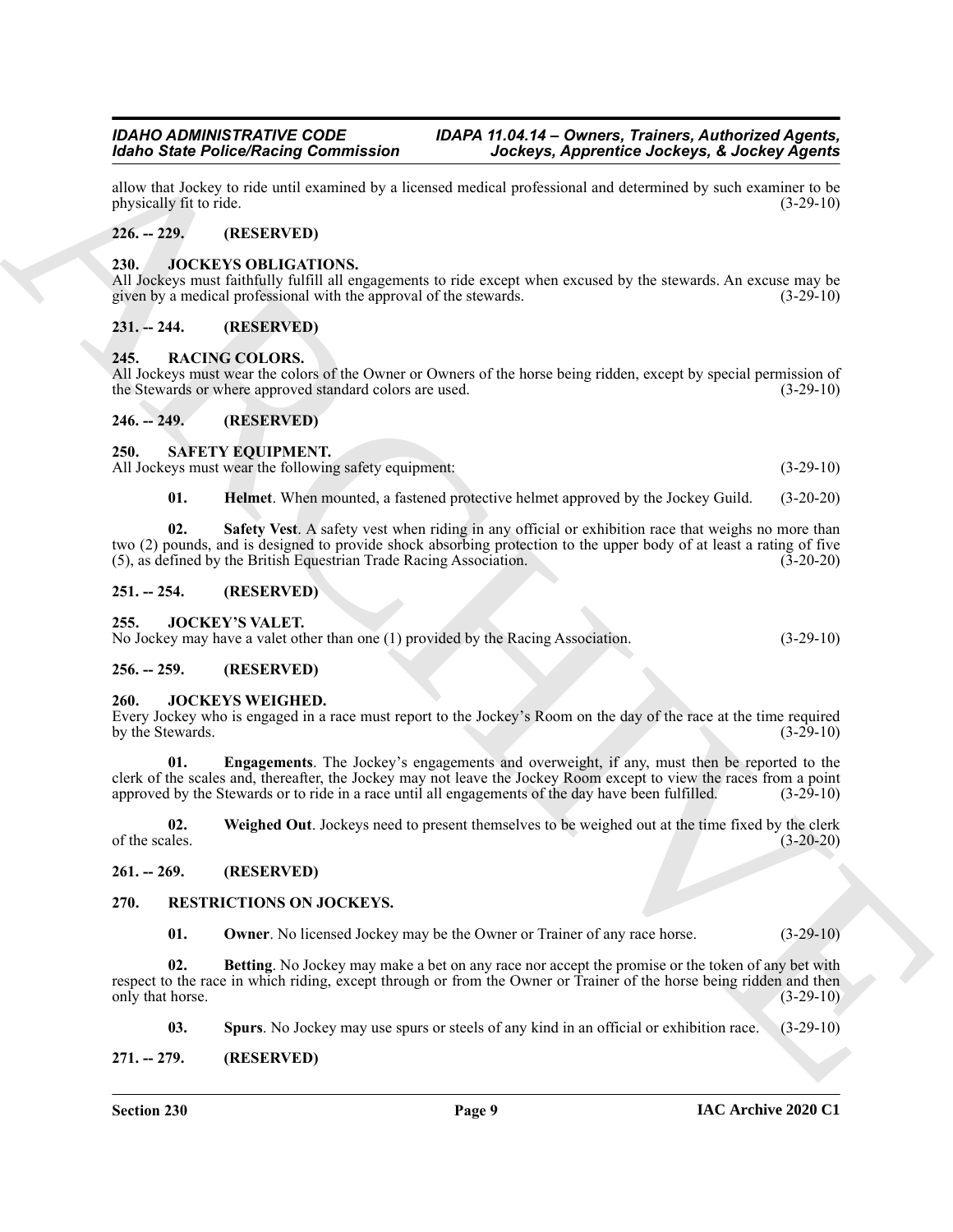#### <span id="page-9-13"></span><span id="page-9-0"></span>**280. JOCKEY'S FEES.**

Jockey's riding fees for a race meet must be approved by the Racing Commission. (3-29-10)

<span id="page-9-15"></span>**01. Engagements**. If any Owner or Trainer engages two (2) or more Jockeys for the same race, each engaged Jockey not riding in the race must be paid the losing fee. The proper fee must be paid the Jockey riding.

 $(3-29-10)$ 

<span id="page-9-16"></span>**02. Fees**. A Jockey's fee is considered earned when the Jockey is weighed out by the Clerk of the Scales. The fee is not considered earned if the Jockey takes himself off of his mount where injury to the horse or rider is not involved. Any conditions or considerations not covered by this Section are at the discretion of the stewards.

 $(3-29-10)$ 

<span id="page-9-17"></span>**03. Posted Fees**. The fee to a Jockey in all races must be posted prominently and provided to the Horsemen's Bookkeeper by the Racing Association at each race meet. (3-29-10)

<span id="page-9-14"></span>**04. Dead Heat**. In a dead heat the Jockeys involved will divide equally the total fees they would have received individually had one (1) beaten the other or others. The Owners of the horses involved must pay an equal share of the fees. (3-29-10)

#### <span id="page-9-1"></span>**281. -- 289. (RESERVED)**

#### <span id="page-9-9"></span><span id="page-9-2"></span>**290. JOCKEY SUSPENSIONS.**

A Jockey who is under suspension will not be permitted to fulfill any engagements, including stake races. (3-29-10)

<span id="page-9-10"></span>**01. Suspended in Another Jurisdiction**. A Jockey under suspension in any other State will not be permitted to ride in Idaho during such suspension. (3-29-10)

<span id="page-9-12"></span>**02. Time Suspension Begins**. The suspension of a Jockey for an offense not including fraud begins at the time set by the stewards. (3-29-10) (3-29-10)

<span id="page-9-11"></span>**03. Temporary Suspensions**. A Jockey temporarily suspended may be permitted by the stewards to exercise or gallop horses during the morning hours. (3-29-10)

#### <span id="page-9-3"></span>**291. -- 299. (RESERVED)**

#### <span id="page-9-5"></span><span id="page-9-4"></span>**300. APPRENTICE JOCKEYS.**

<span id="page-9-6"></span>Apprentice Jockeys are bound by all the rules for Jockeys, except in the instance of a specific exception for an Apprentice Jockey. (3-29-10)

**Example Police Neutron** Gamministers and the foliosy Approximate decision is  $\frac{1}{2}$  and  $\frac{1}{2}$  and  $\frac{1}{2}$  and  $\frac{1}{2}$  and  $\frac{1}{2}$  and  $\frac{1}{2}$  and  $\frac{1}{2}$  and  $\frac{1}{2}$  and  $\frac{1}{2}$  and  $\frac{1}{2}$  and  $\$ **01. End of Apprenticeship**. The apprenticeship automatically terminates one (1) year from the date of the apprentice's fifth winning ride or on the first anniversary of the date of issuance of the license as an Apprentice Jockey if during such first year the apprentice has ridden at least forty-five (45) thoroughbred winners. Otherwise, the apprenticeship automatically terminates after the first anniversary date on the date of the forty-fifth winning mount is ridden by the apprentice or on the date of the third anniversary of the first apprentice license, whichever comes first.  $(3-29-10)$ 

<span id="page-9-7"></span>**Extend Apprenticeship Termination**. For good cause, the Racing Commission may extend the termination date of any apprenticeship or the conditions under which the apprenticeship may be granted. (3-29-10)

<span id="page-9-8"></span>**03. Races Considered**. Races other than recognized thoroughbred races in the United States, Canada or Mexico reported in the Daily Racing Form or other similar official publication will not be considered in determining eligibility for a license as Apprentice Jockey; provided, however, that any person who has ridden as a licensed Jockey at any recognized meeting in the United States or other country will have the burden of establishing that the granting of an apprentice license to such person is in the best interest of thoroughbred racing in Idaho.

 $(3-29-10)$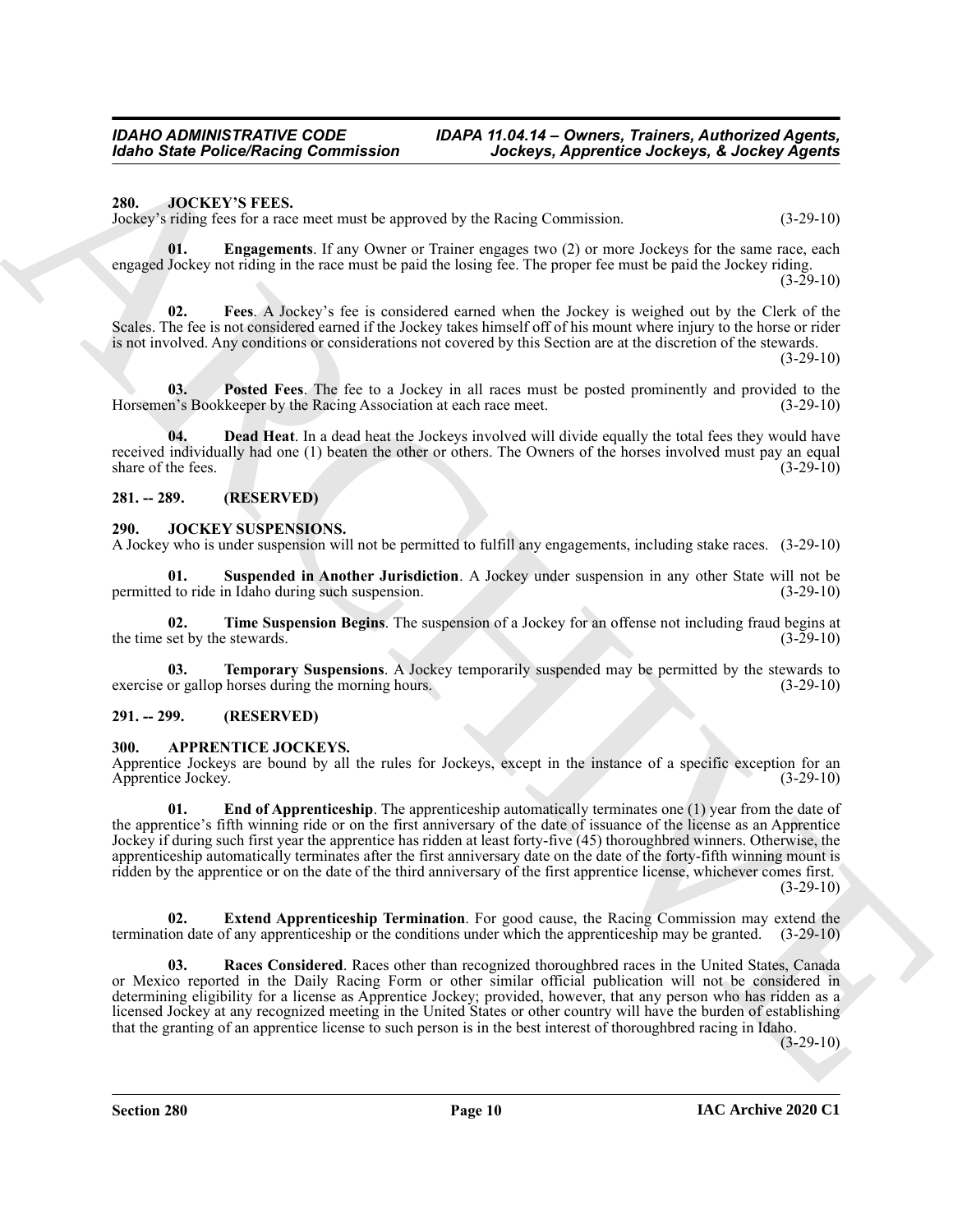#### <span id="page-10-0"></span>**301. -- 319. (RESERVED)**

#### <span id="page-10-20"></span><span id="page-10-1"></span>**320. MANAGEMENT OF APPRENTICE JOCKEYS.**

No person other than an Owner, Trainer, Jockey Agent or an Authorized Agent of an Owner may make engagements for or manage Apprentice Jockeys. (3-29-10)

#### <span id="page-10-2"></span>**321. -- 329. (RESERVED)**

#### <span id="page-10-15"></span><span id="page-10-3"></span>**330. APPRENTICE WEIGHT ALLOWANCE.**

An Apprentice Jockey must ride with a five (5) pound weight allowance beginning with the first mount for one (1) full year from the date of the fifth winning mount. (3-29-10) full year from the date of the fifth winning mount.

<span id="page-10-17"></span><span id="page-10-16"></span>**01. After One Year**. If after riding one (1) full year from the date of the fifth winning mount the Apprentice Jockey has failed to ride a total of forty (40) winners from the date of the first winning mount, the apprentice must continue to ride with a five (5) pound weight allowance for one (1) more year from the date of the fifth winning mount or until the apprentice has ridden a total of forty (40) winners, whichever comes first. (3-29-10)

Model State Police National Commutation<br>
31. - 313. MACA CAST CONTRACT CONTRACTS And the state of the state of the contracts of the Contracts of the Contracts of the Contracts of the Contracts of the Contracts of the Cont **02. Unable to Ride**. If an Apprentice Jockey is unable to ride for a period of fourteen (14) consecutive days or more from the date of the apprentice's fifth winning mount because of service in the Armed Forces of the United States or because of physical disablement, the Racing Commission may extend the time during which such apprentice weight allowance may be claimed for a period not to exceed the period such Apprentice Jockey was unable to ride. (3-29-10) unable to ride.

#### <span id="page-10-4"></span>**331. -- 339. (RESERVED)**

## <span id="page-10-10"></span><span id="page-10-5"></span>**340. APPRENTICE JOCKEY CONTRACTS.**

**A**n Apprentice Jockey may be granted an apprentice certificate in lieu of an apprentice contract. The apprentice certificate grants an apprentice all the allowances and conditions granted to the apprentice who is under contract.

 $(3-29-10)$ 

<span id="page-10-14"></span>**01. Forms**. Apprentice contracts entered into in the state of Idaho must be made on forms supplied by the Idaho State Racing Commission and a copy be filed with the Racing Commission. (3-29-10)

<span id="page-10-13"></span>**02.** Filed With Racing Commission. A copy of all apprentice contracts, wherever entered into, must with the Racing Commission. (3-29-10) be filed with the Racing Commission.

<span id="page-10-12"></span>**03. Contract Transferred**. If an apprentice contract is transferred, said transfer must be approved by the stewards and registered with the Racing Commission by both the transferrer and the transferor. (3-20-20)

<span id="page-10-11"></span>**04.** Certificate. An application for a license as an Apprentice Jockey must be accompanied by an or photo static copy of his birth certificate or an apprentice certificate. (3-29-10) original or photo static copy of his birth certificate or an apprentice certificate.

#### <span id="page-10-6"></span>**341. -- 349. (RESERVED)**

#### <span id="page-10-21"></span><span id="page-10-7"></span>**350. ONLY ONE JOCKEY AGENT.**

No Jockey may have more than one (1) agent. All engagements to ride, other than those for contract employers, must be made by the Jockey's Agent. A Jockey may make his own engagements. (3-29-10)

#### <span id="page-10-8"></span>**351. -- 359. (RESERVED)**

#### <span id="page-10-18"></span><span id="page-10-9"></span>**360. JOCKEY AGENT.**

No person may act as a Jockey Agent prior to being licensed by the Racing Commission. Each Jockey Agent is permitted to make the riding engagements of three (3) riders only; two (2) Jockeys and one (1) Apprentice Jockey.  $(3-29-10)$ 

<span id="page-10-19"></span>**01. Other Jockeys**. No Jockey Agent may make or assist in making any engagement for any rider other than those he is licensed to represent. (3-29-10)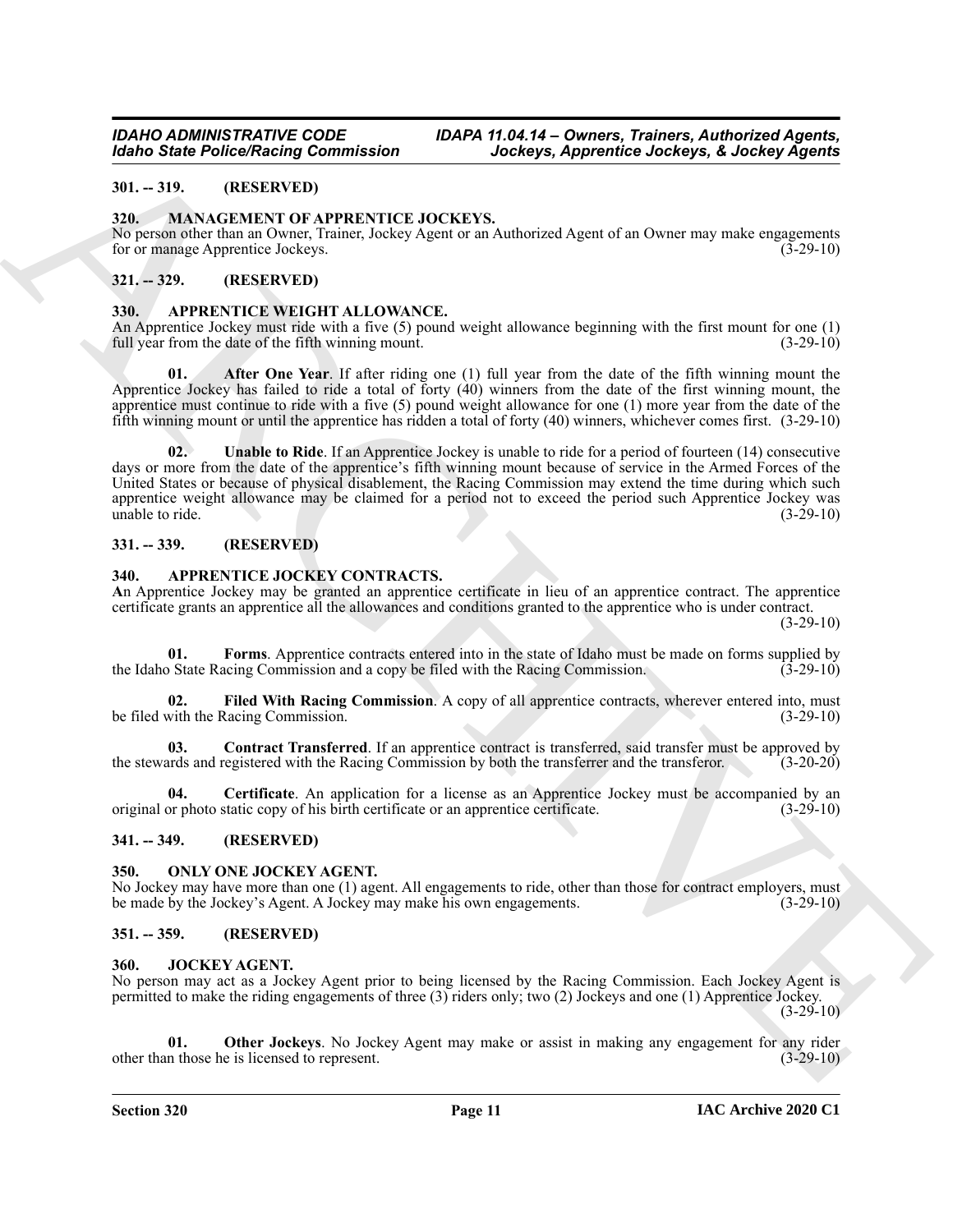<span id="page-11-7"></span><span id="page-11-6"></span>**02. Records**. Each Jockey Agent must keep a record of all engagements made for the represented riders that is up to date and ready at all times for inspection by the Stewards. (3-20-20)

Monto State Policy Records Commission<br>
(dans in the case of the last last  $\mu$  and the state of the state of the state of the state of the state of<br>
(dans data with the state of the state of the state of the state of the **03. Notify Stewards**. If any Jockey Agent gives up the making of engagements for any rider, the Stewards must be immediately provided a written list of any unfilled engagements. All rival claims for the services of a rider will be adjusted by the Stewards. a rider will be adjusted by the Stewards.

#### <span id="page-11-0"></span>**361. -- 369. (RESERVED)**

#### <span id="page-11-5"></span><span id="page-11-1"></span>**370. GIVING INFORMATION.**

No Jockey Agent may give to anyone, directly or indirectly, any information or advice pertaining to a race or engage in the practice commonly known as "touting" for the purpose of influencing or tending to influence any person in the making of a wager on any race. (3-29-10)

#### <span id="page-11-2"></span>**371. -- 379. (RESERVED)**

#### <span id="page-11-8"></span><span id="page-11-3"></span>**380. JOCKEY AGENT ACCESS.**

No Jockey Agent is permitted within the saddling enclosure during racing hours; nor may said Agent have access to the Jockey Room at any time; nor may said Agent be allowed on the race track at the conclusion of any race run; nor may said Agent communicate with any Jockey during racing hours except with the approval of the Stewards.

(3-29-10)

<span id="page-11-4"></span>**381. -- 999. (RESERVED)**